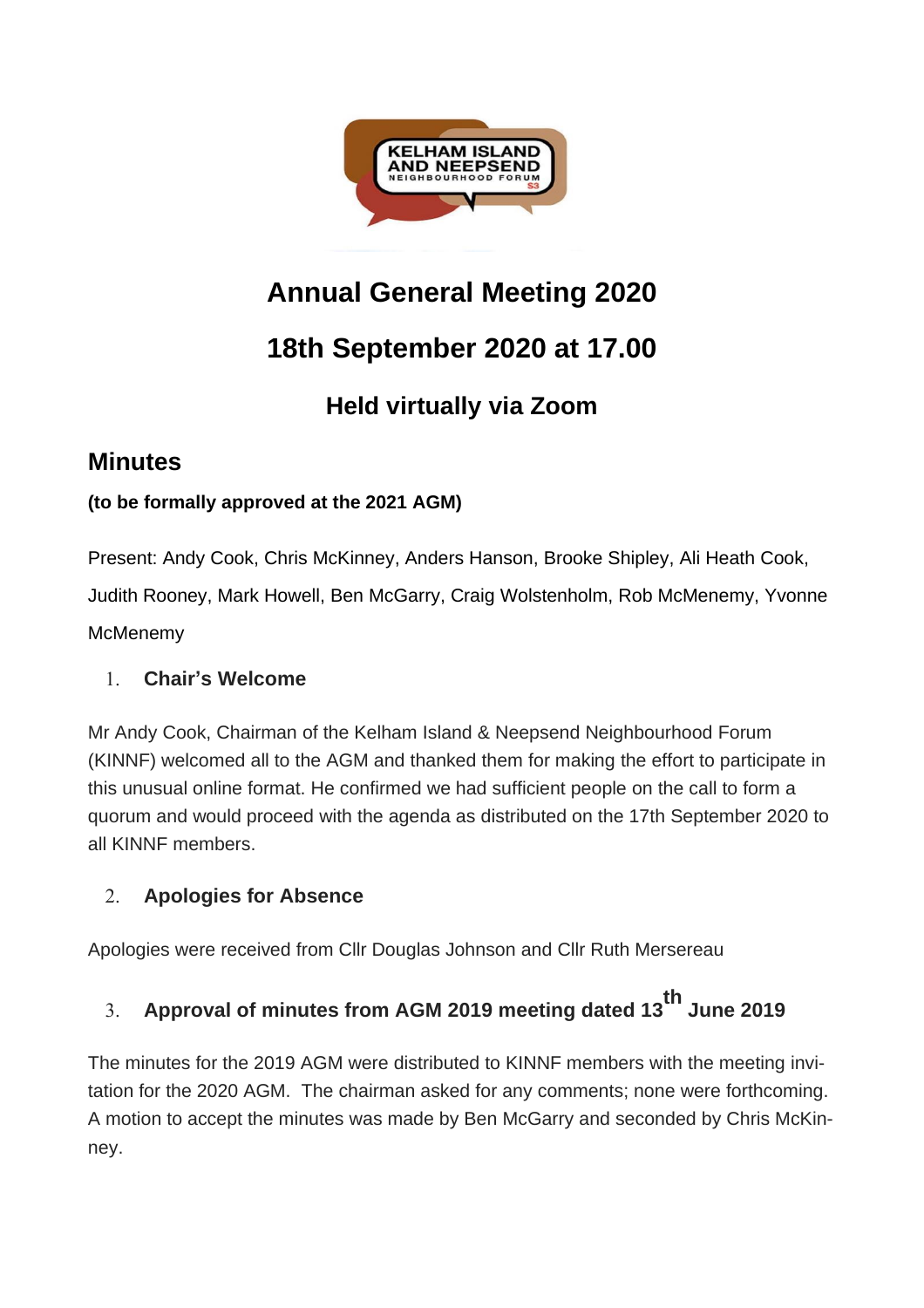

#### 4. **Chairperson's Report**

The chairperson's report, which was distributed prior to the meeting, was summarised, highlighting the activities undertaken in formulating a Neighbourhood Plan for Kelham Island and Neepsend during the last 12 months. Despite the challenges of COVID 19 much progress had been made. The chair thanked all those involved for their efforts and contribution.

#### 5. **Treasurer's Report**

As part of The Treasurer's Report the chair noted that not all of the budgeted funds available to KINNF in this year had actually been spent, although much of the saving was due to the commitment and kind support of not only members of KINNF, but also local businesses providing venues free of charge. A total of £1742.63 was spent from a budget of £6000.

#### 6. **Elections to the Steering Group from received nominations**

The Deputy Chair, Chris McKinney, reminded the meeting of the election process undertaken for received nominations. A nomination had been received for each post on the Steering Committee of KINNF, proposed and seconded as follows:

| <b>Post</b>             | <b>Name</b>           | <b>Proposed</b>       | <b>Seconded</b>       |
|-------------------------|-----------------------|-----------------------|-----------------------|
| Chair                   | <b>Andy Cook</b>      | Mark Howell           | Anders Hanson         |
| Deputy Chair            | <b>Chris McKinney</b> | Rob McMenemy          | <b>Andy Cook</b>      |
| Transport               | Anders Hanson         | <b>Andy Cook</b>      | <b>Chris McKinney</b> |
| <b>Business</b>         | Liam Bardell          | <b>Ben McGarry</b>    | <b>Chris McKinney</b> |
| Heritage, Arts, Culture | <b>Brooke Shipley</b> |                       |                       |
|                         | & Rob McMenemy        | Anders Hanson         | <b>Andy Cook</b>      |
| Green lead              | Craig Wolstenholme    | <b>Brooke Shipley</b> | <b>Ben McGarry</b>    |
| Social Media            | <b>Matt Pinder</b>    | Rob McMenemy          | <b>Andy Cook</b>      |
| Housing                 | <b>Chris McKinney</b> | <b>Brooke Shipley</b> | <b>Andy Cook</b>      |
| Treasurer               | Amy Lockwood          | <b>Chris McKinney</b> | <b>Ben McGarry</b>    |
| Secretary               | Rob McMenemy          | Anders Hanson         | <b>Andy Cook</b>      |